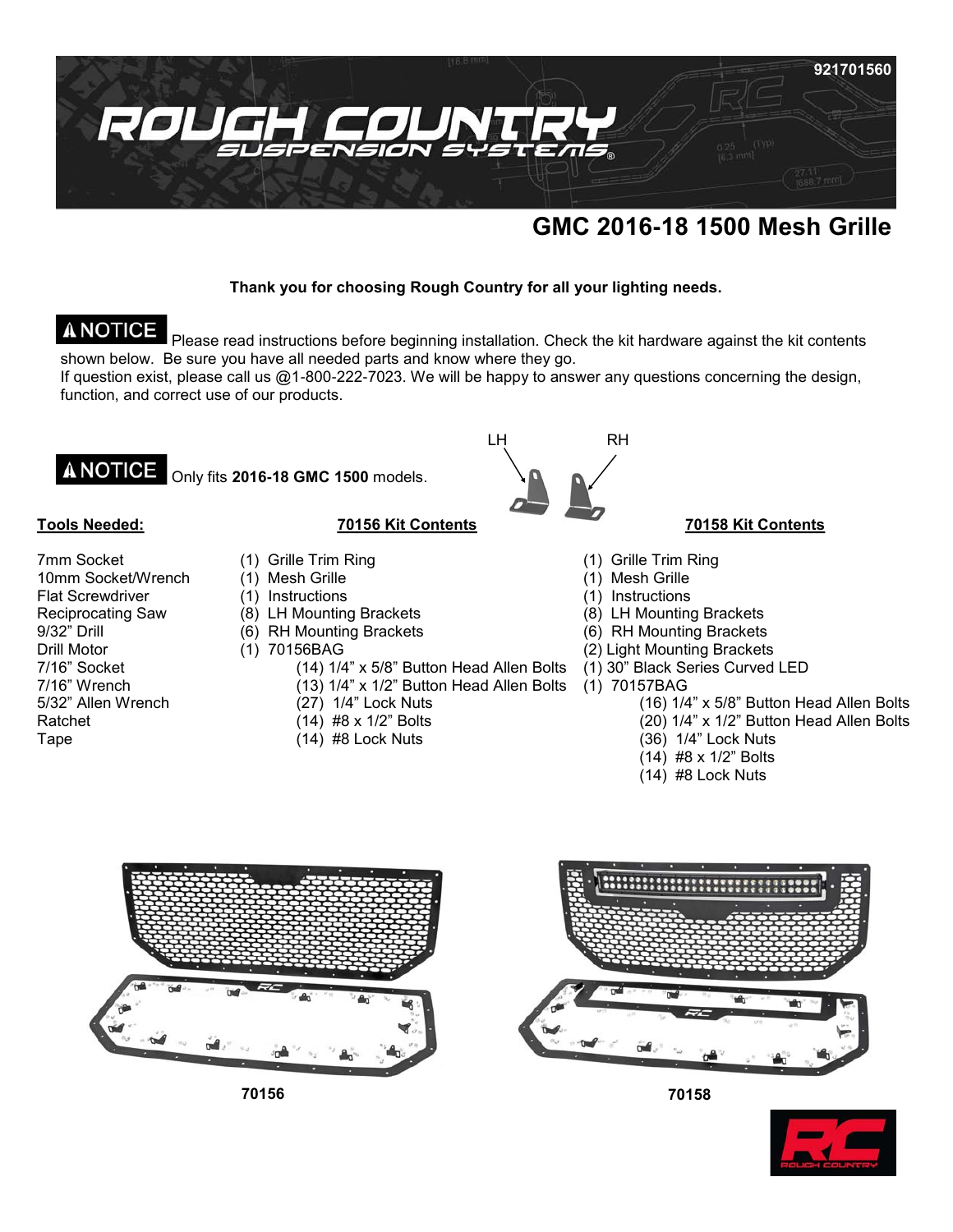- 1. Park the vehicle on a smooth level surface.
- 2. Using a 7mm socket and a torx bit, remove the bolts, holding the fender trim. Save for reuse. **See Photos 1 & 2.**





- 3. Gently pull the fender liner, unclipping it from the fender. **See Photo 3.**
- 4. Using a 7mm socket, remove the bumper fascia bolts. Retain for reuse. **See Photo 4.**
- 5. Pull the bumper fascia, from the front, to remove from the truck. Set aside to avoid scratching or damage.



- 6. Using a flat screwdriver or removal tool, remove the push pins from the radiator cover. Save for reuse. **See Photo 5.**
- 7. Remove the radiator cover and set aside to avoid damage.
- 8. Using a 10mm socket, remove the upper grille mounting bolts. Save for reuse. **See Photo 6.**





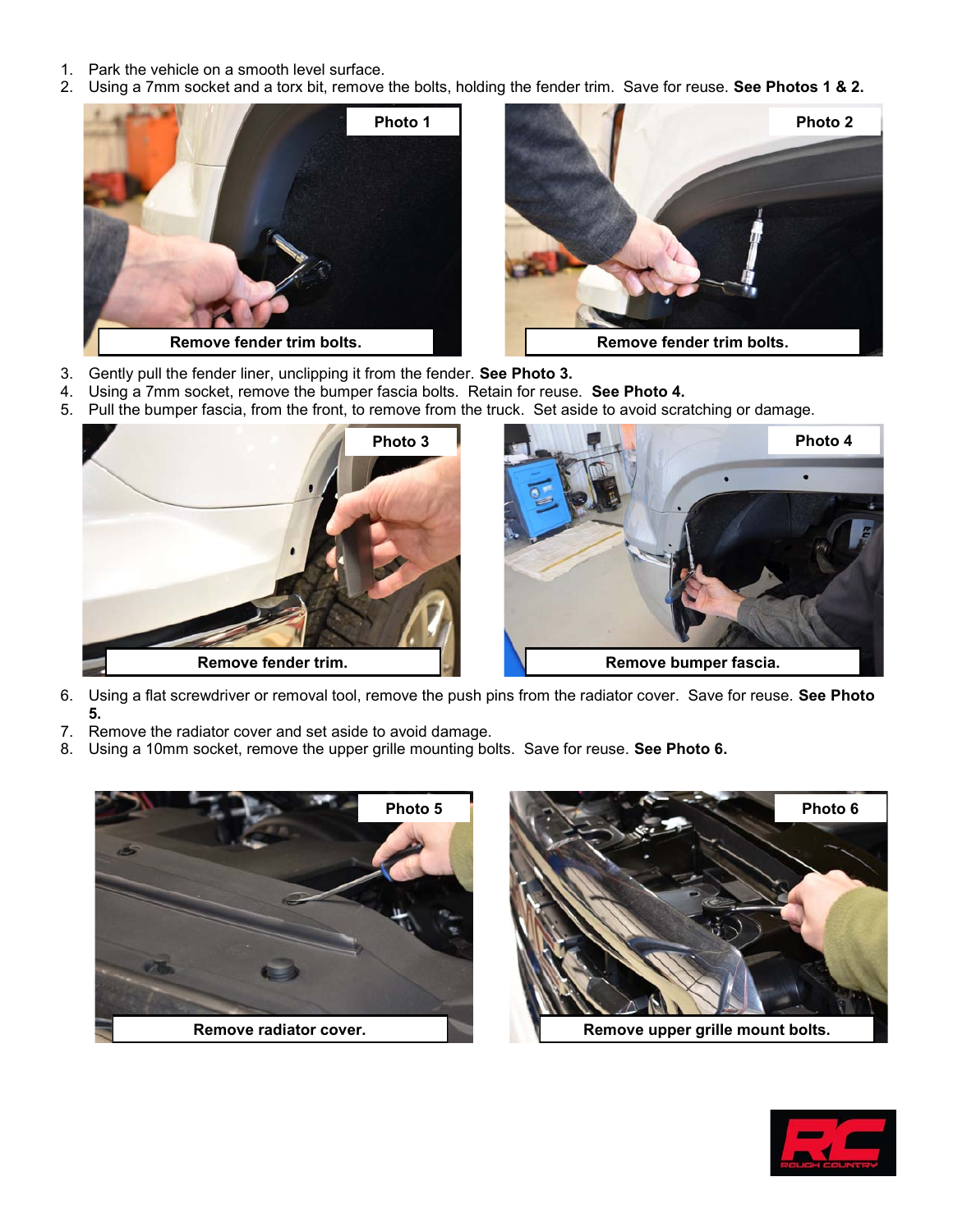- 9. Using a 10mm socket, remove the lower grille mounting bolts. Save for reuse. . **See Photo 7.**
- 10. Remove the grille from the truck and lay face down on a towel or soft surface to keep from scratching.
- 11. Using a flat screwdriver or removal tool, remove the push pins attaching the inner grille to the outer grille. **See Photo** 
	- **8.**





- 12. Remove the inner grille and set aside for reuse. **See Photo 9.**
- 13. Using a cutoff wheel or reciprocating saw, cut the grille from the grille shell. **See Photo 10.**





- 13. Remove the inner cut portion of the grille from the factory shell. Sand or file the cut edges smooth **See Photo 11.** 14. Standing over the grille on the bottom side. Place the mounting brackets as shown in **Photo 12**, using the supplied 1/4" x 5/8" bolts and nuts, washers will not be used on these bolts. **Do Not Tighten, only snug for future adjust-**
- **ment.** 15. Attach the grille trim to the mesh using the supplied 1/4" x 1/2" bolts and nuts. Tighten using a 5/32" Allen and 7/16" socket/wrench.





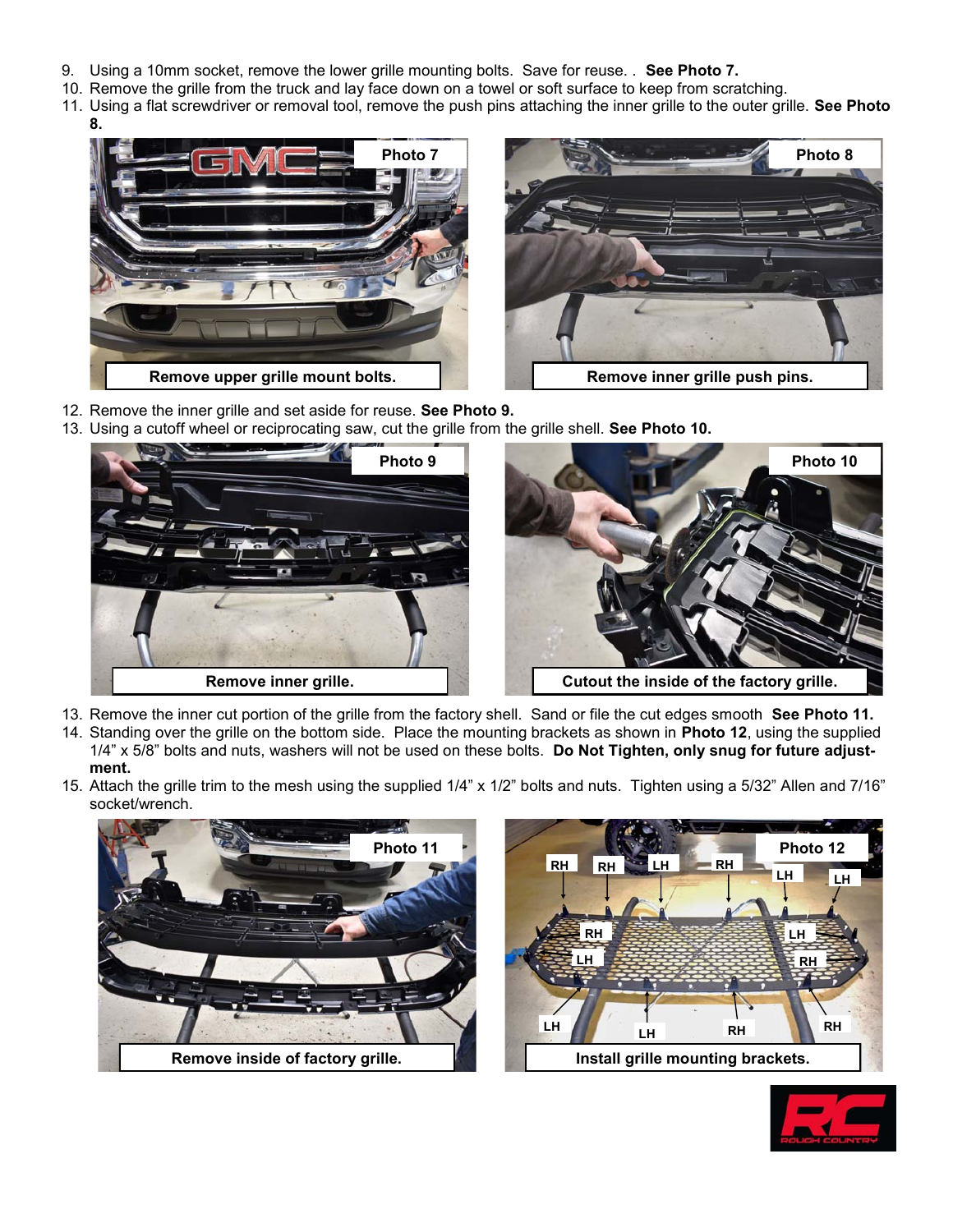- 16. Place the factory grille trim over the mesh grille. **See Photo 13.**
- 17. Using the mounting brackets as a guide and starting in the center, drill into the factory grille trim using an 11/64" drill. **See Photo 14. You may have to bend the mesh grille to follow the lines of the factory grille trim, as the mesh grille is shipped as flat pieces.**



18. Starting in the center of the grille, attach the mounting brackets to the factory grille trim using the (14) supplied #8 x 1/2" bolts and nuts. Position the grille and tighten using a 3/32" Allen and a 7/16" socket/wrench. **See Photos 15 & 16. You may have to bend the mesh grille to follow the lines of the factory grille trim, as the mesh grille is shipped as flat pieces.**



- 19. Tighten the remaining 1/4" hardware using a 5/32" Allen and a 7/16" socket/wrench. **Do not rotate the head of the bolt when tightening.**
- 20. If installing the mesh grill with a light, skip to step 22.
- 21. Attach the factory inner grille using the factory push pins. Skip to step 28. **See Photo 17.**
- 22. Install the light mounting brackets (supplied with the mesh grille) using the supplied 1/4" x 5/8" bolts and nuts. **See Photo 18.**



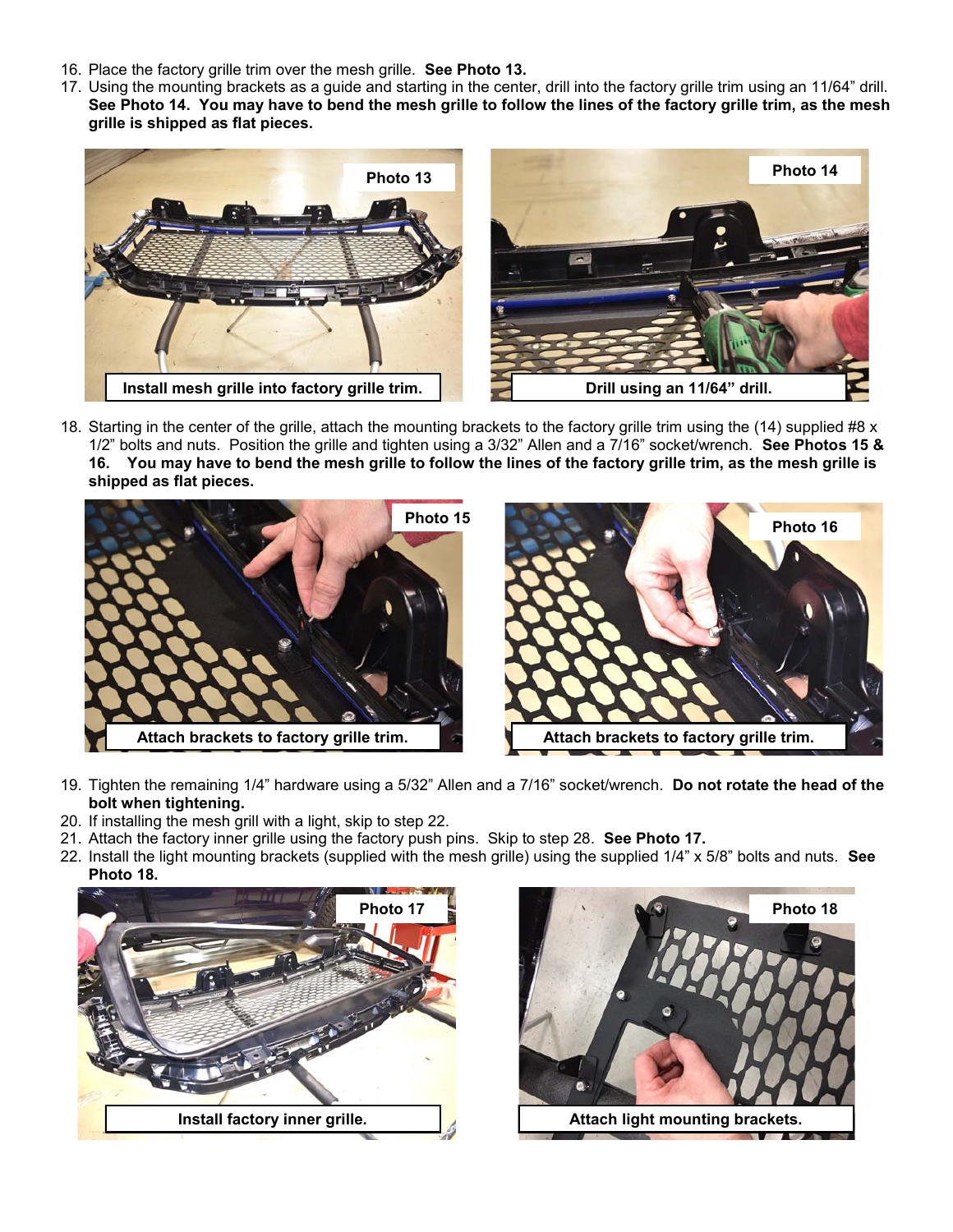23. On the factory inner grille, mark and cut using a reciprocating saw, as shown in **Photos 19 & 20.**





- 24. Attach the factory inner grille using the factory push pins.
- 25. Attach the light to the mounting brackets using the supplied (with the light) hardware.
- 26. Position the light and tighten using the supplied (with the light) Allen wrench.
- 27. Wire the light according to the instructions included with the light.
- 28. Install the grille assembly onto the truck using the factory hardware.
- 29. Tighten using a 10mm socket.
- 30. Install the bumper fascia using the factory hardware.
- 31. Install the radiator cover using the factory push pins.
- 32. Attach the fender trim using the factory hardware.